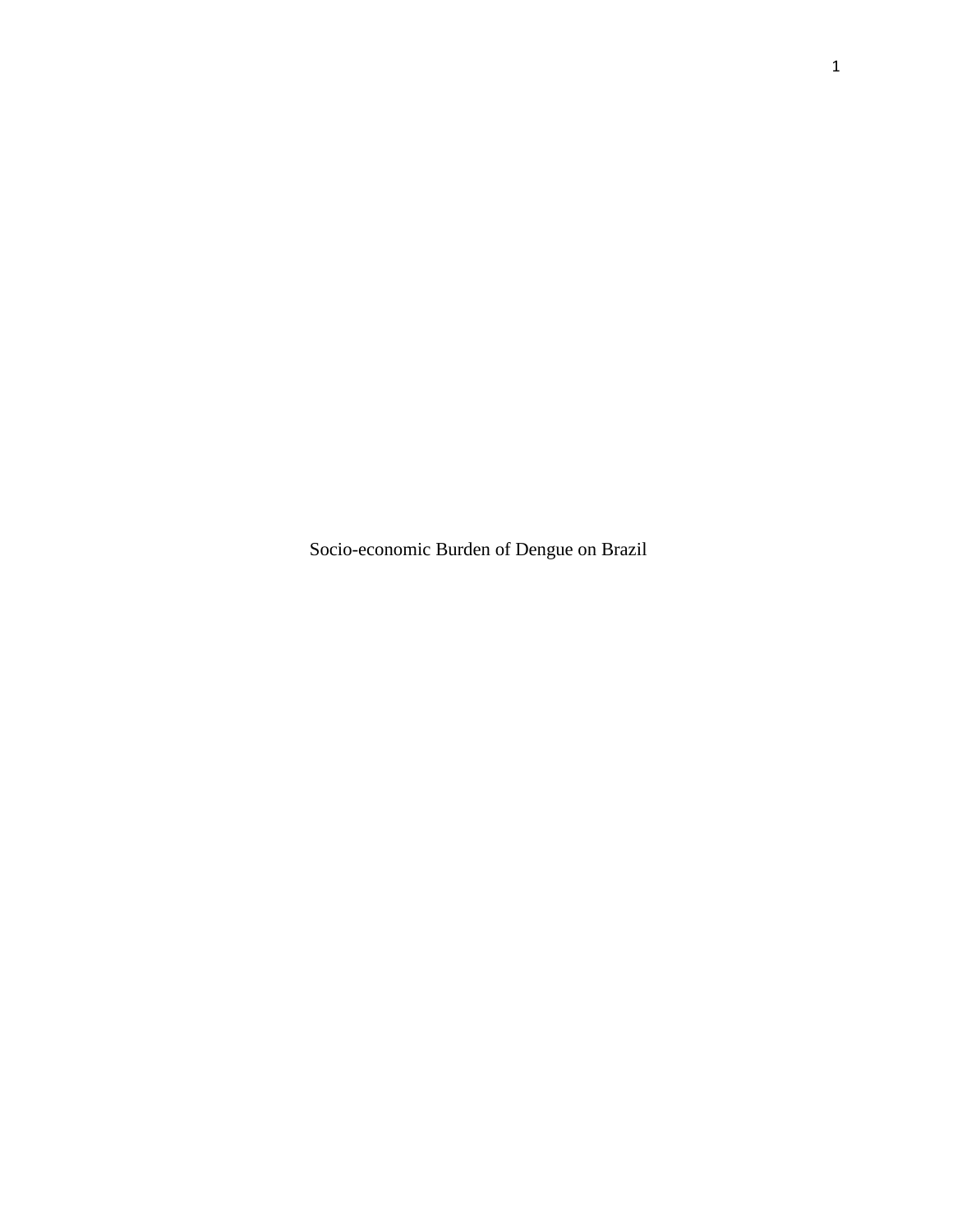#### Abstract

Dengue has a significant impact on our society. This paper will be discussing the socio-economic impact of dengue on Brazil. In recent years, the global incidence of dengue has increased drastically and more than half of the world's population is at risk. Dengue is most prevalent in tropical and sub-tropical regions (WHO, 2015). Dengue has caused severe impact on humanity both socially and economically. It has a distressing impact on the health of the general population and the national and global economies. Approximately 500,000 people suffering with dengue are hospitalized every year, a large amount being children. Out of these affected people approximately 2.5% die each year. The rates of people getting dengue in Brazil are alarming and these numbers keep on increasing every year (WHO, 2015). The disease not only affects the global economies, it also influences the lives of the general population. We will also explore the history of the pathogen responsible for this disease, its characteristics, various disease mechanisms and some risk factors that make people living in Brazil more prone towards dengue. A considerable amount of research has been done and is still going on to find ways to combat this disease. Various prevention and control techniques have been invented and implemented in order to fight against dengue. This paper will also focus on various efforts that have been put into the management of this disease and the research that has been going on in order to find ways to either cure or eradicate dengue.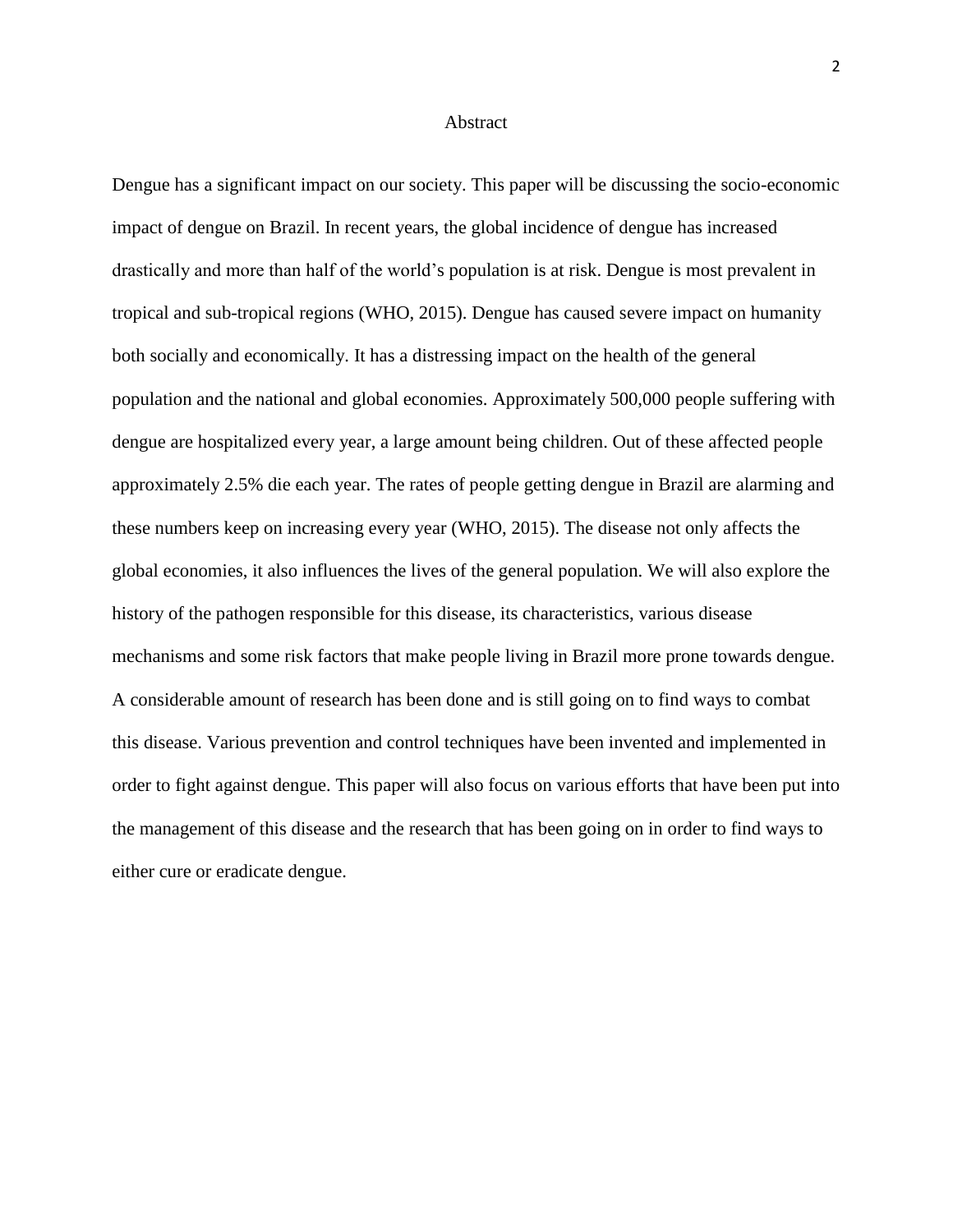# **Introduction**

## **Pathogen background**

Dengue is a mosquito-borne disease. It is caused by the *Dengue virus* (DENV), which is a member of the *Flavivirus* genus, which belongs to the *Flaviviridae* family. DENV is an enveloped, single stranded, positive- strand RNA virus. There are four antigenically distinct serotypes of DENV which are DENV-1, DENV-2, DENV-3 and DENV-4 (Fares, Souza, Añez & Rios, 2015). Once a person gets infected by one serotype of DENV, he/she acquires lifelong immunity to that specific serotype. No cross-protective immunity exists against other serotypes, thus a person residing in a dengue-prone region can get infected by all four serotypes during his/her lifetime.

The full transmission cycle of DENV involves the role of the *Aedes* species mosquitoes as a transmitter or vector. These mosquitoes usually dwell in rain forests of tropical and subtropical regions. Various *Aedes* mosquito species such as *Ae. aegypti*, *Ae. albopictus*, *Ae. polynesiensis*, and some members of *Ae. scutellaris* group can act as vectors in spreading the disease (Jain  $\&$  Jain, 2005). The viruses are transmitted to humans when they get bit by an infected female *Aedes* mosquito, which acquires the virus while feeding on the blood of an infected person. Thus, the viruses are maintained in an *Ae. aegypti*- human- *Ae. aegypti*  transmission cycle. Once the virus enters the mosquito, it infects the mosquito's stomach and then eventually makes its way to the mosquito's salivary glands. This takes place over a period of approximately 8 to 12 days. Subsequently, after this 8 to 12 days long incubation period, the virus is now present in the salivary glands of the mosquito, ready to be transmitted to a human during the mosquito's next feeding period (WHO, 2016). *Aedes* mosquitoes usually lay their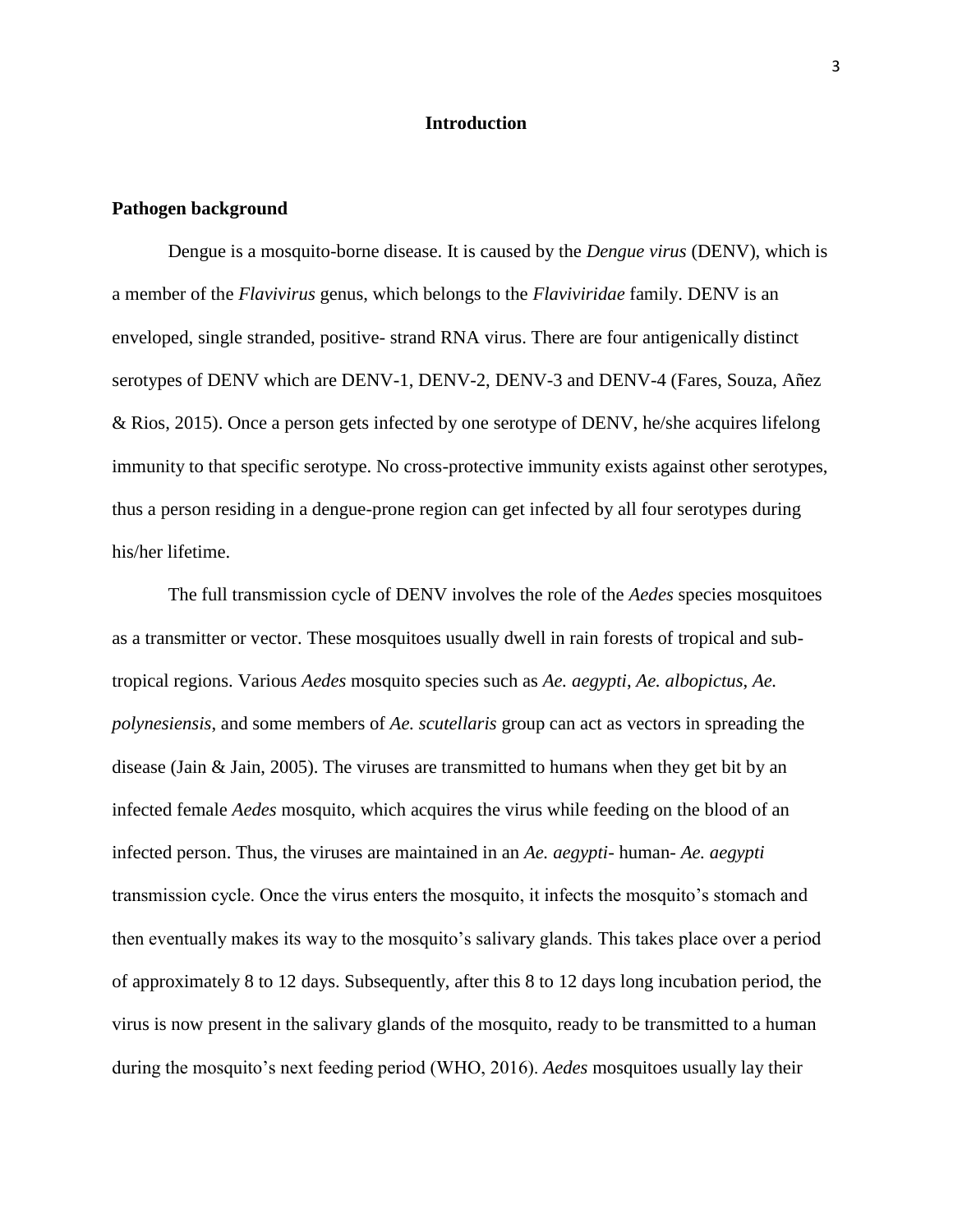eggs in water filled habitats which are closely associated with human households. The adult *Ae. aegypti* mosquitoes are often found indoors and usually feed during daytime hours. Female *Ae. aegypti* mosquitoes can feed on several humans during a single feeding period and can thus transmit the virus to a large number of people during a short span of time. This kind of feeding pattern and ability to quickly spread the virus among several humans makes these mosquitoes an epidemic vector, which is one of the main factors that cause dengue pandemics (Jain  $\&$  Jain, 2005).

Once humans are exposed to the virus, it then invades and multiplies inside them. When the mosquitoes bite the humans, DENV is transmitted into their bloodstream. The virus then invades the cell and releases a nucleocaspid. The virus binds to the receptors present in the plasma membrane of the target cell. These conformational changes lead to an interaction of the target cell's plasma membrane and the envelope of the virus, leading to fusion of the virus and the target cell. The circulation of the virus and spread of infection is caused by the transfer of viral genes and viral proteins from an infected cell to uninfected cells. After the virus has entered a target cell, its viral genome is uncoated and the viral proteins are synthesized by the target host cell. The viral particles then auto-assemble themselves inside the infected cell. The infected cell then releases the infective virions into the extracellular space where these virions can infect other uninfected cells (Jain & Jain, 2005). The mononuclear cells in the blood also get infected and soon enough, the infection reaches the lymph nodes. The monocytes and macrophages residing in the lymph nodes become the targets of infection. Once the virus infects the monocytes and macrophages, the infection intensifies and the virus is circulated through the lymphatic system (Martina, Koraka & Osterhaus, 2009). Since the mononuclear cells of the blood also get infected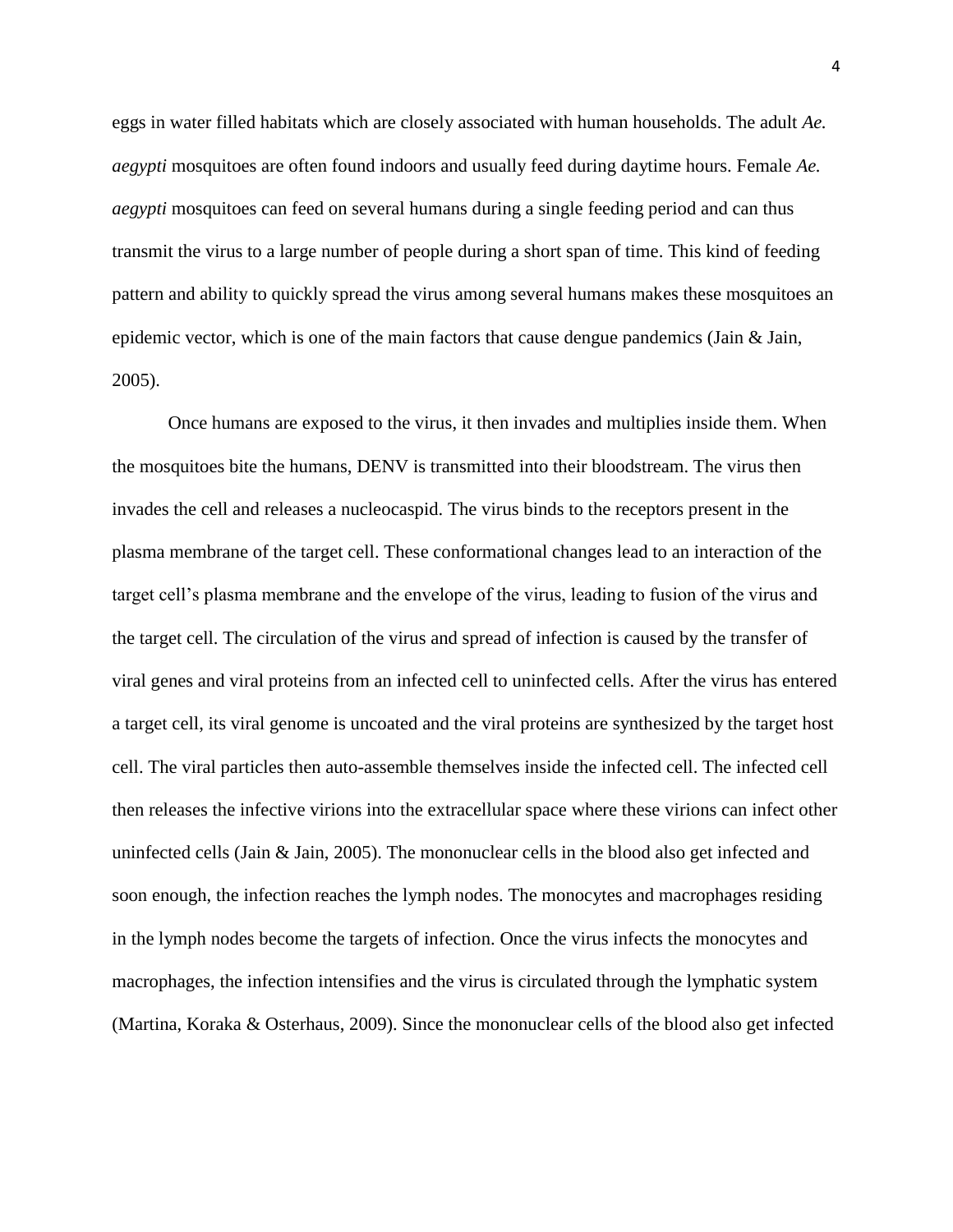by DENV, it circulates in the blood of an infected person who can now transmit the infection via *Aedes* mosquitoes (WHO, 2016)

The infection caused by any of the DENV serotypes can be either asymptomatic or can cause a variety of symptoms. These symptoms can range from a mild flu- like syndrome known as dengue fever to a more severe form of disease which is characterized by coagulopathy, increased vascular fragility, and permeability known as dengue hemorrhagic fever (DHF). In some cases the dengue hemorrhagic fever may progress to dengue shock syndrome, a hypovolemic shock (Martina, Koraka & Osterhaus, 2009). After the mosquito bite, the disease goes through its incubation period of about 4 to 10 days when there are no symptoms. Then the disease enters the phase where the symptoms suddenly appear and usually last for approximately 2 to 7 days. The characteristics of the disease vary according to the age of the infected person (WHO, 2016). The sudden onset of dengue fever is characterized by severe flu-like symptoms such as high fever accompanied by intense frontal headache, fatigue, retroorbital pain, myalgia, arthralgia, and rash (Fares, Souza, Añez & Rios, 2015). Severe dengue or dengue hemorrhagic fever is potentially lethal due to the increase in vascular permeability, also known as plasma leakage which leads to fluid accumulation, respiratory distress, severe bleeding, or organ failure. The sign of severe dengue is often the decrease in body temperature 3 to 7 days after the first symptoms appear. Symptoms of severe dengue or dengue hemorrhagic fever include severe abdominal pain, persistent vomiting with blood, rapid breathing, bleeding gums, fatigue and restlessness (WHO, 2016). The hemorrhagic manifestations of severe dengue accompanied by decreased platelet counts can lead to clinical hypotension and shock which is known as dengue shock syndrome. Severe dengue is a medical emergency and in this stage if proper care is not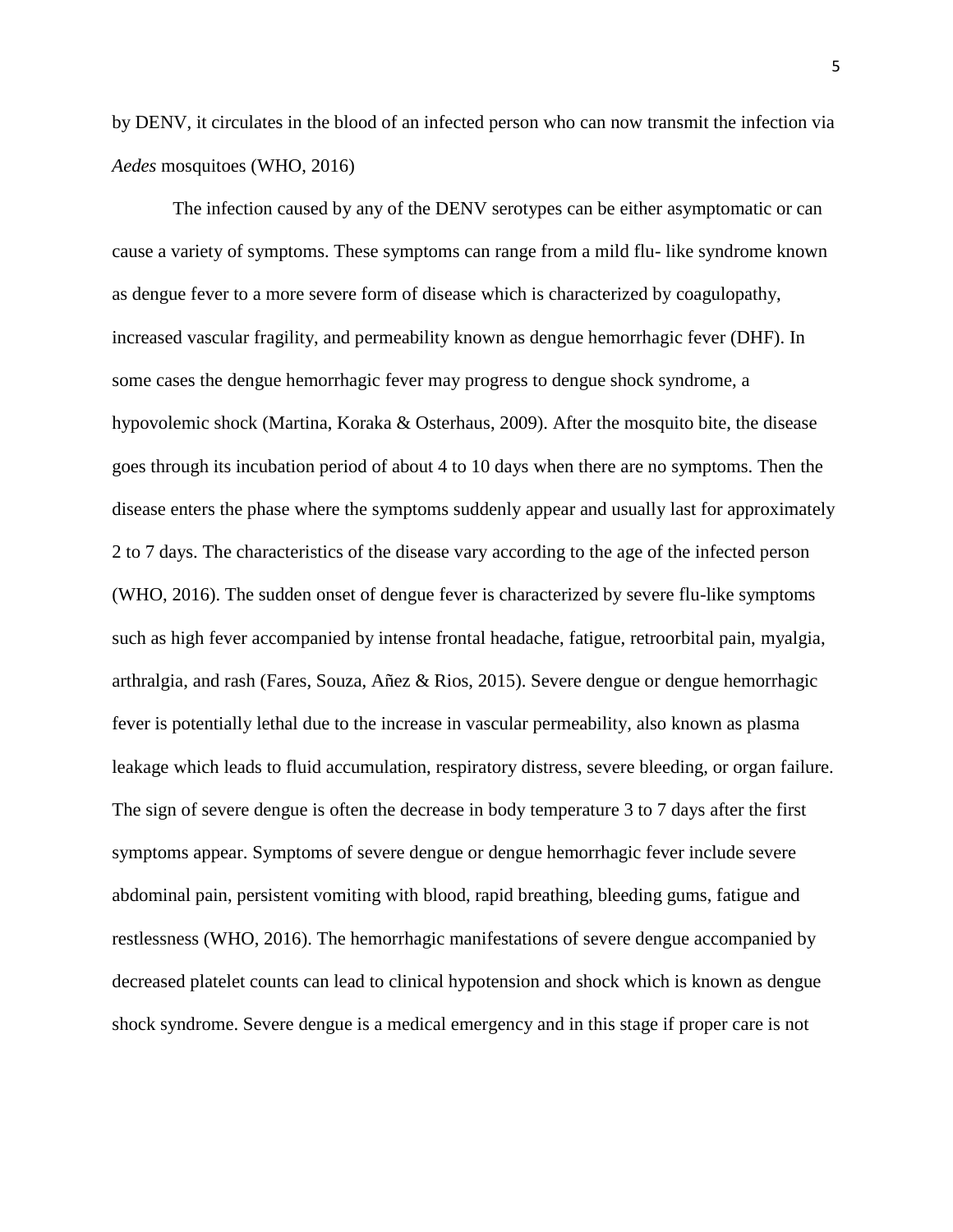provided, the complications of the disease can lead to death of the infected person (Fares, Souza, Añez & Rios, 2015).

There is no particular treatment for dengue fever. There are no effective vaccines or antiviral medications available, but a considerable amount of research is going on to find possible vaccines and probable cures for this disease. Patients should seek medical advice as soon as possible because an early diagnosis of severe dengue and its appropriate management can prevent the fatalities. Although there is no absolute correlation of the distinct DENV serotype with the clinical features of the disease, various reports suggest that DENV-2 and DENV-3 cause severe illness more often than other serotypes. DENV-4 is usually associated with milder illness. DENV-2 is linked with the highest number of intense outbreaks all over the world followed by DENV-3, DENV-1 and DENV-4 respectively (Fares, Souza, Añez & Rios, 2015). One of the main features of disease management involve maintaining the patient's circulating fluid volume. Therefore, patients are advised to rest and drink plenty of fluids. In order to reduce fever and decrease joint pains, patients are advised to take paracetamol. Ibuprofens should be avoided because they can escalate the risk of bleeding (WHO, 2016).

# **Brazil at Risk**

The global dengue pandemic has grown very fast in recent decades. One of the reasons for this is the probable ecological changes that favor the geographical expansion and increase in density of the vectors or mosquitoes. This significantly increases the susceptibility of a large number of people towards this disease. The mobility of these susceptible individuals creates conditions that facilitate the distribution of the virus. Population growth, urbanization, poverty, and health inequality are some other factors that contribute to the occurrence and recurrence of dengue. There has been a drastic increase in the number of cases of dengue and severe dengue all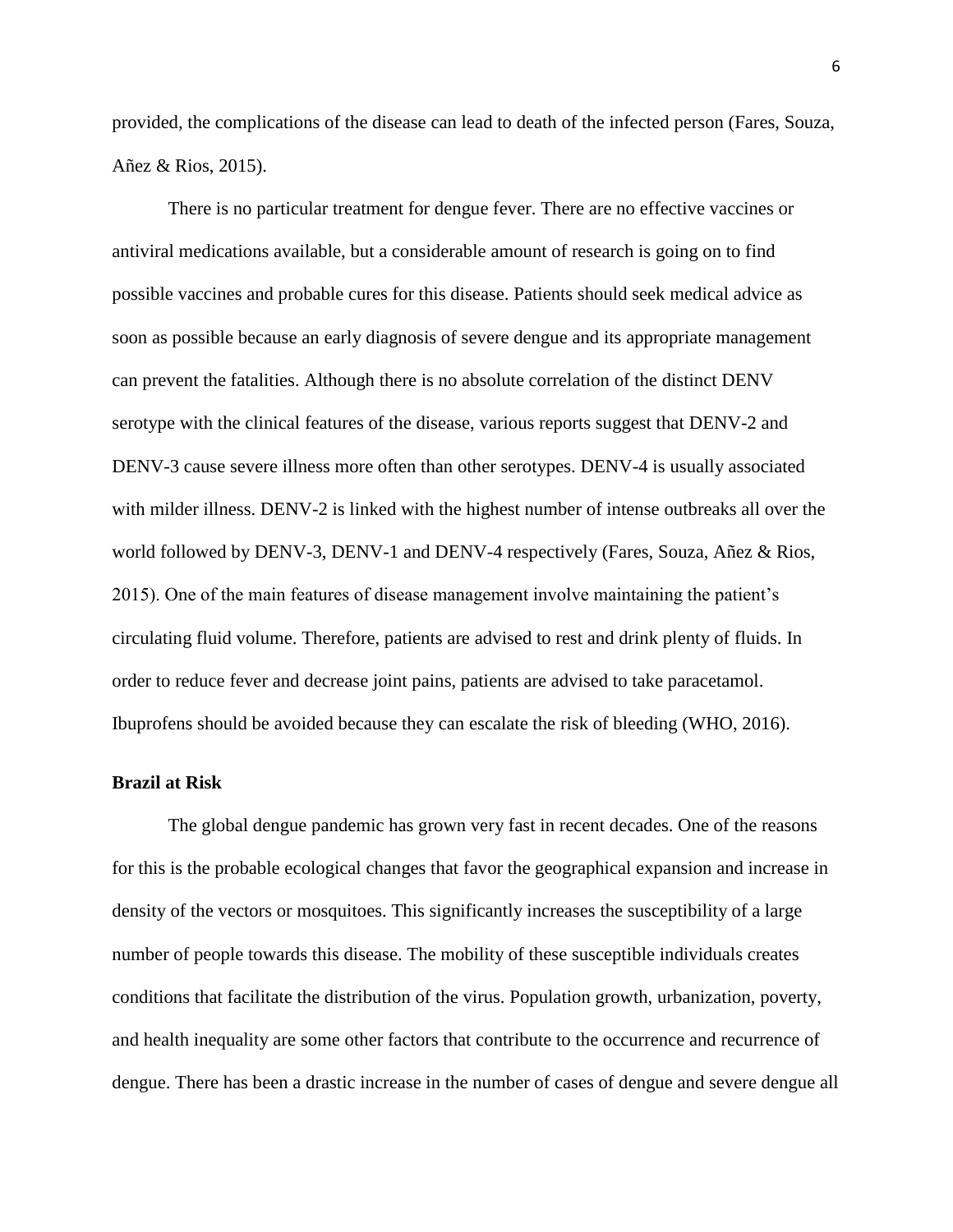over the world. Among the countries of the Southern cone, Brazil recorded the highest incidence rate of dengue among its population in 2014. Moreover, Brazil is a tropical country where theclimate is hot and humid, which is extremely favorable for the proliferation of *Aedes*  mosquitoes. This also makes the people of Brazil more prone to dengue (Fares, Souza, Añez & Rios, 2015).

According to a study there has been an increased number of cases of symptomatic dengue fever among the inhabitants of the poor urban slum community of Salvador, the third largest city in Brazil. Poverty struck slum communities have environmental features, such as the presence of refuse deposits, improper sanitary infrastructure and contaminated containers for water storage. These characteristics facilitate *Aedes spp*. breeding, thus increasing the risk of getting an infection. Furthermore, poor geographical access from slums to health care services also acts as an obstacle in proper diagnosis of the disease, leading to fatalities (Kikuti et al., 2015).

Brazil's urbanization has also created conditions that facilitate the breeding of *Aedes*  mosquitos. Industries produce vast amounts of disposable material and there is inadequate distribution of water. Also, public garbage collection and inadequate garbage disposal promotes the existence of small water reservoirs which serve as breeding sites for mosquitos. Urbanization has also increased the frequency of private and public transportation, which has increased the migration and commuting of people and goods from one place to another. This has increased the probability of dispersion of the disease (Dallmann, 2015).

Thus, there are several risk factors which have contributed to the increased susceptibility of the inhabitants of Brazil towards dengue fever. These factors include tropical climate and high population density. Precarious socioeconomic status, lack of infrastructure, and improper sanitation in the slum areas makes the poor people more prone to the disease. Further, even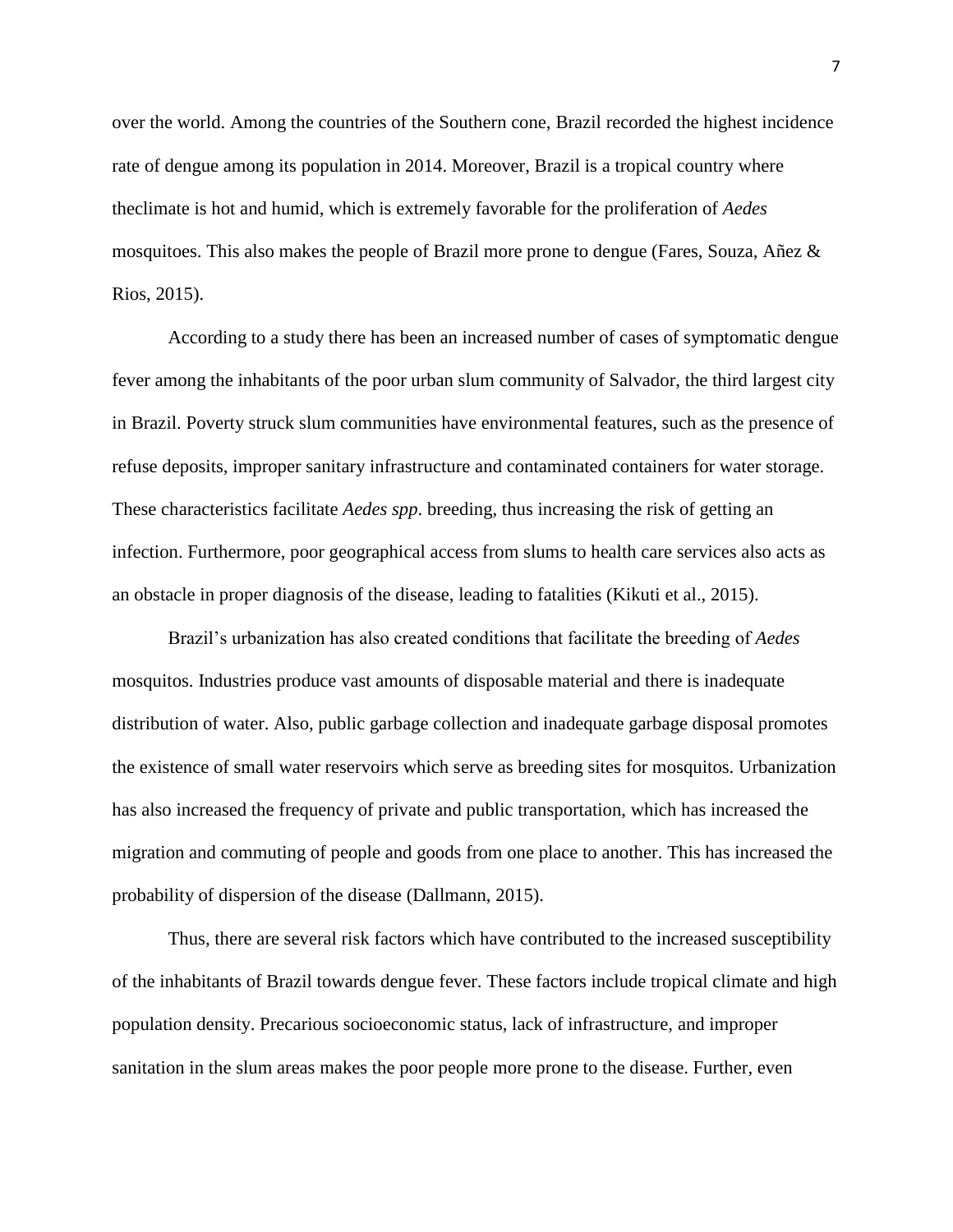though there has been increased urbanization, improper waste disposal and inadequate water supplies in the urban regions still pose risks of acquiring an increased number of infections. The number of people in Brazil getting infected by DENV are increasing every year. Therefore, dengue fever has a very substantial socioeconomic effect on Brazil.

## **Dengue's Socio-economic Impact on Brazil**

Dengue fever is one of the most serious endemic diseases of the tropical and sub-tropical regions. Brazil is a hotspot for this disease. The effect of dengue and dengue hemorrhagic fever in Brazil is massive, placing an enormous economic burden on the country. Massive amounts of investments are made by the government, households, employers, and the insurance companies to support the healthcare systems so that they can effectively treat the infected populations to compensate for the loss of productivity. Infected individuals are unable to maintain their normal daily routines. They are unable to work, children miss out on their studies, and tourists tend to avoid places popular for dengue outbreaks. As Brazil is a developing country, all of these factors exemplify a substantial financial drain on already limited resources (Pasteur, 2012).

There has been a dramatic increase in the number of symptomatic cases of dengue in the Americas over the last few decades. A significant amount of these cases are severe enough to require hospitalization. Approximately 40% of these cases have occurred in Brazil. There is significant expenditure of resources in the healthcare system where the healthcare staff at clinical levels work in diagnostic laboratories and on epidemiological assessment and prevention. The average cost of treating a patient suffering with dengue fever is quite substantial. The economic burden of dengue illness across the Americas is approximately US\$2.1 billion per year with Brazil being responsible for about 40% (US\$0.8 billion) of these costs (Martelli et al., 2015). Most cases of dengue illness do not require hospitalization but the patients are encouraged to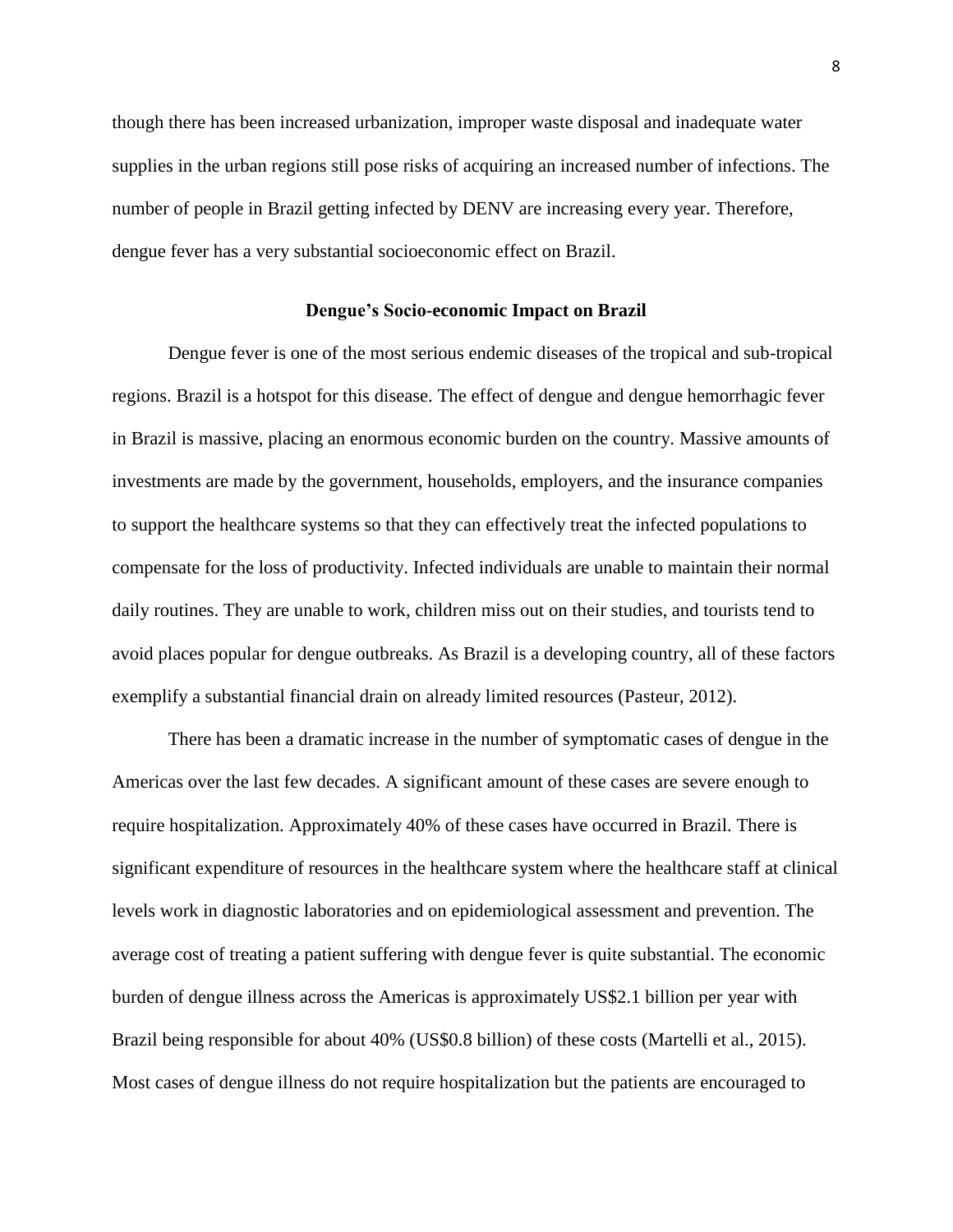seek medical help for proper diagnosis and disease monitoring. During the time of an outbreak, the inflow of patients puts additional strain on the healthcare system. The non-hospitalized patients are accountable for almost three quarters of the total healthcare expenditure. Thus, even mild to moderate cases of dengue fever lead to considerable financial strain and drain the healthcare resources (Pasteur, 2012).

The economic impact of dengue in Brazil is not confined to just medical-related costs. Approximately 60% of the dengue- related expenses are indirect costs due to productivity losses that are not directly related with healthcare expenditures. Common sources of indirect costs include loss of productivity due to severe illness or premature death and decline in outputs from industrial and service sectors. The industrial workers who are suffering with dengue fever are unable to work. Even if these workers are not affected, they may have to stay at home to take care of their children or relatives who are suffering with the illness. This affects both household incomes and the employers putting their businesses at stake. All of these factors in turn influence the national economy to a great extent (Shepard, Coudeville, Halasa, Zambrano & Dayan, 2011). Another indirect economic expense of dengue fever is its impact on the tourism industry in Brazil. The economic impact of dengue on Brazilian tourism is difficult to quantify. Rio de Janeiro in Brazil is one of the most profitable tourist attractions, therefore because of international travel and trade, dengue fever is becoming an increasingly common viral disease among visiting tourists. Many countries issue dengue fever warnings for travelers to areas where the disease is endemic, which has a negative impact on various regions of Brazil that rely on tourism to sustain their local economy (Pasteur, 2012).

Moreover, since there is no proper treatment or vaccination available yet, controlling the breeding of the *Aedes spp* mosquitoes, or vector control, is the only strategy available to alleviate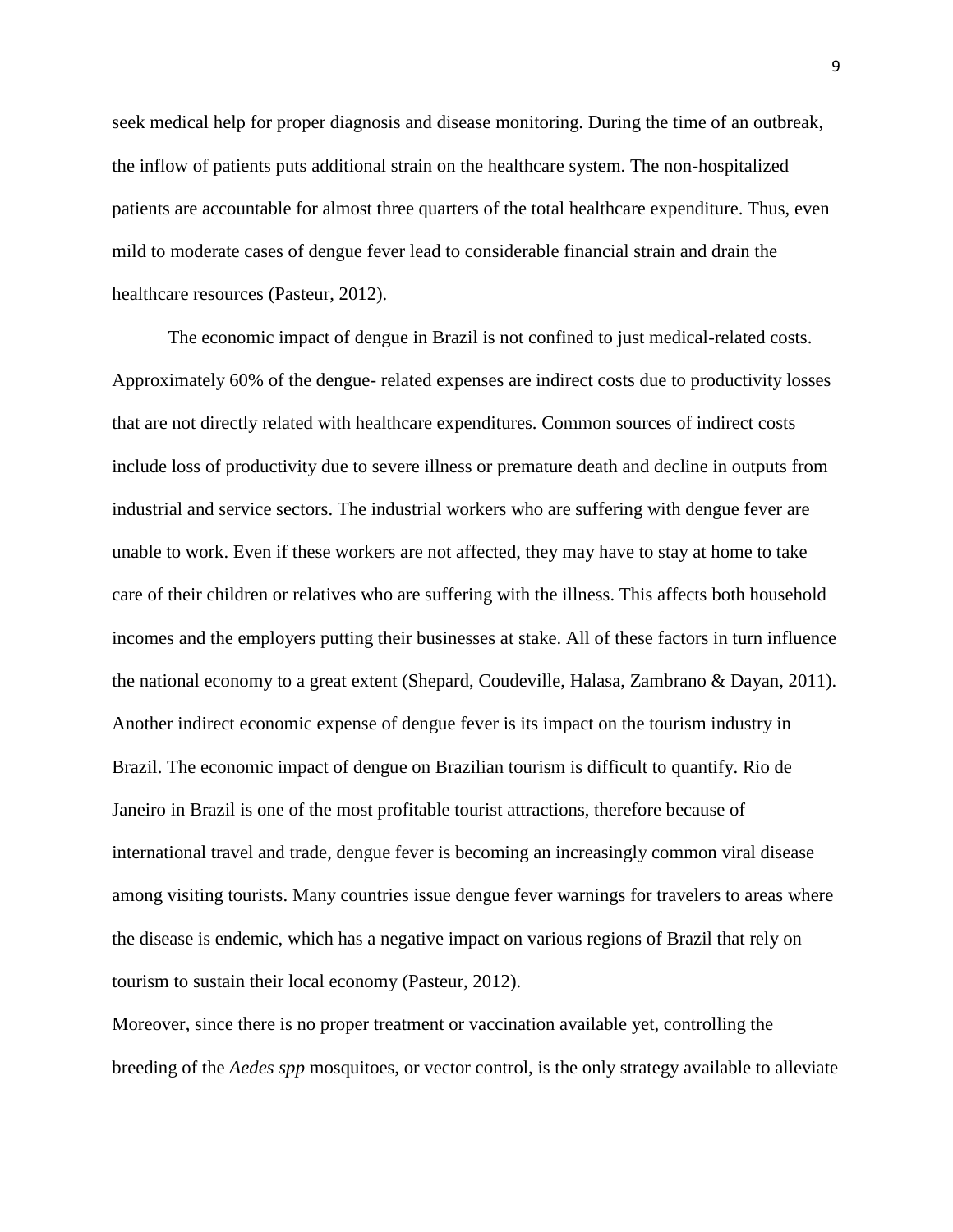the spread of this disease. Vector control techniques also lead to considerable financial drain and substantially impact the national and global economies (Shepard et al., 2011). A significant amount of funds are allocated towards various vector control techniques. Brazil spends an overwhelming amount of US\$ 1.2 billion every year on vector control on top of the direct healthcare and indirect costs (Pasteur, 2012). Thus, the total economic consequences of dengue are extremely alarming.

Lastly, the incidence of dengue significantly deteriorates the quality of life of the affected individuals and their families. According to a survey conducted by WHO, the various impairments associated with dengue fever among infected individuals include decline in cognitive and interpersonal activities, low levels of energy, loss of sleep, decreased mobility and self-care, pain, and discomfort. Most people perceive their health as good or very good before an incidence of dengue fever. However, after a severe episode of dengue, most patients report a lowered health status and an increased dependence on their family for care and support. Also, the long term effects of dengue include depression and anxiety, usually because of decreased quality of life. Various patients self-rate their general health as bad or very bad even after several days of hospitalization and disease management. According to an investigation, the adults and adolescents suffering with dengue fever in Brazil generally report a poor quality of life during an episode of dengue (Martelli et al., 2011). Furthermore, when the livelihood of people is threatened by dengue outbreaks, the vulnerable population engages in a wide variety of coping mechanisms. These include spending their savings, selling their assets, diversifying their income to reduce risks and alleviate the immediate effects of lost income. However, when these strategies fail people become more vulnerable to external shocks and stresses, increasing their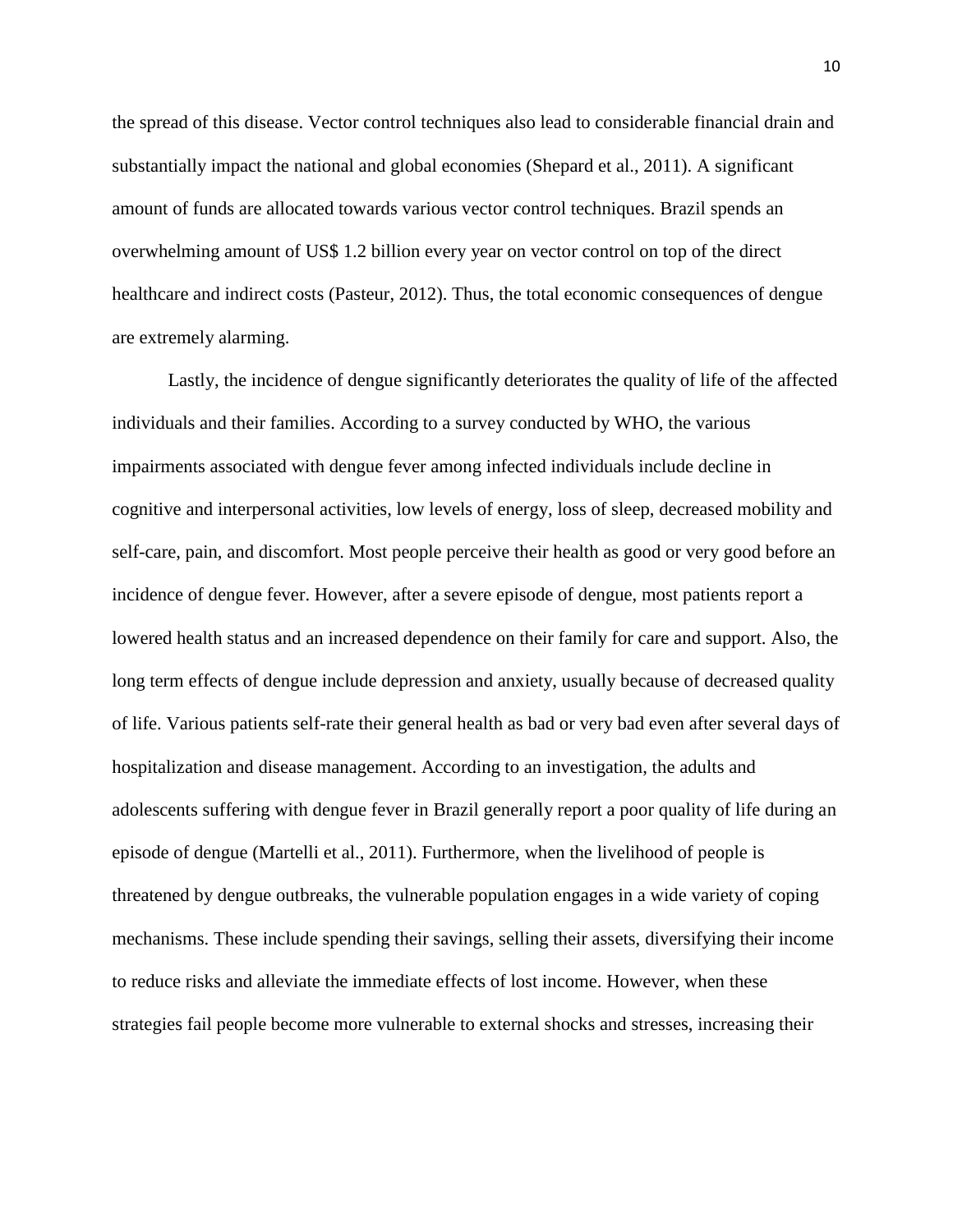likelihood of getting another infection, which will impose additional social and financial burdens on them (Chang, Fuller, Carrasquillo & Beier, 2014).

# **Discussion**

Dengue is a fast emerging pandemic-prone viral disease in Brazil. This disease puts an enormous socioeconomic burden on the affected communities. The affected families and communities suffer loss of lives, loss of income because of loss of work, overwhelming medical expenses for hospitalization and disease management, extensive expenditures for community programs for mosquito control and negative impacts on local economy due to loss of tourism. Therefore, it is crucial for the Brazilian government and international decision makers to have a clear understanding of the negative impact of dengue on national and global economies. They need to continue to remain highly involved in the process of better management of this disease in order to reduce its social and economic burden on society.

There is no safe and effective vaccine available for dengue currently available. The control of infections caused by DENV relies on vector or transmitter control. Various preventative measures have been employed in Brazil, including development and implementation of public awareness campaigns to enlighten the general population about the disease, how it spreads and how standing water acts as a breeding site for the mosquitoes. All of these measures are aimed at reducing the breeding sites of the mosquitoes in order to decrease spread of the disease. The healthcare providers of the country are also provided with special training to improve the early diagnosis and treatment of severe dengue in order to avoid fatalities caused by the disease (Fares et al., 2015). Educating the general population about the ways in which they can protect themselves from acquiring a dengue infection is also of utmost importance. WHO also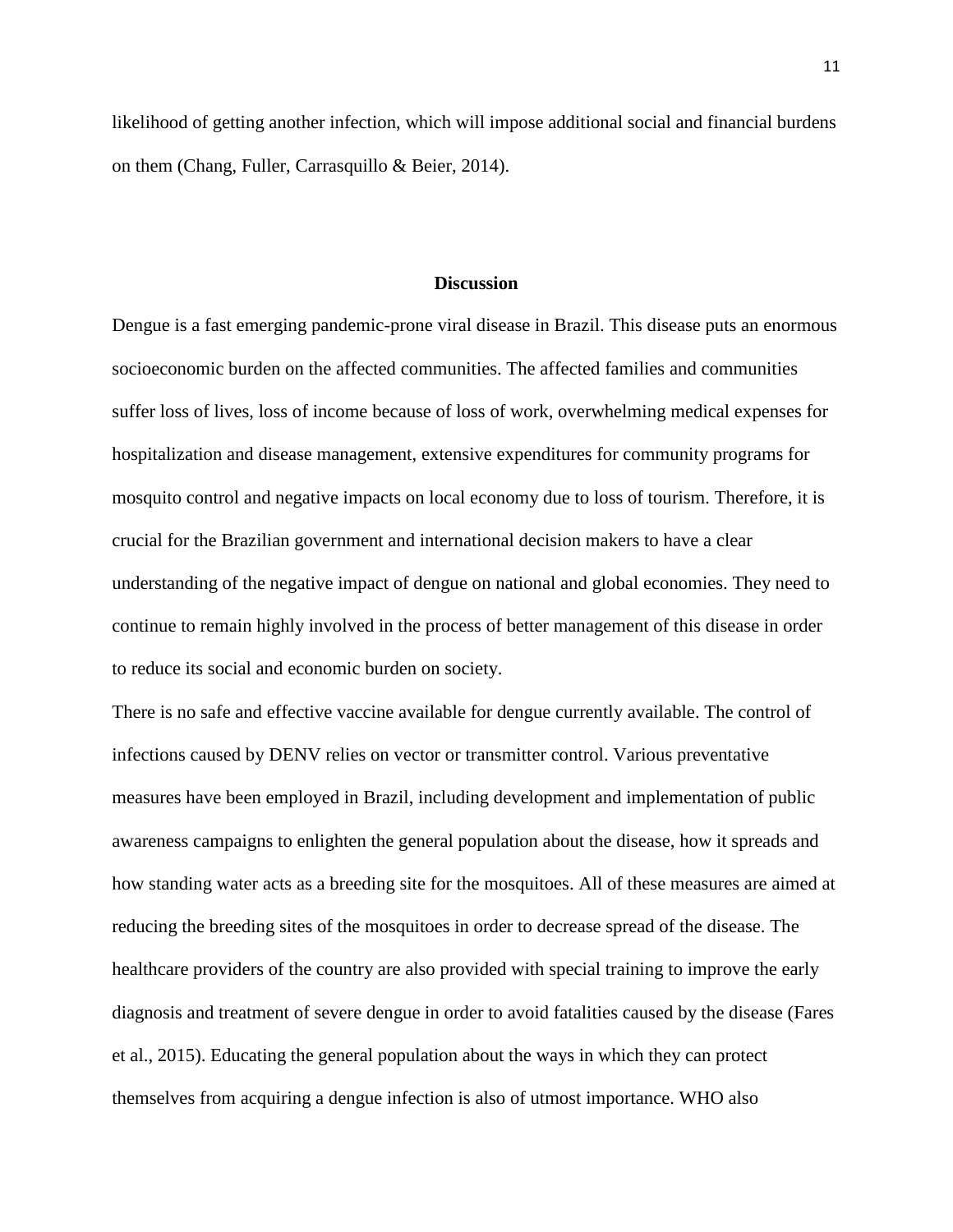encourages various individual and household protection techniques for the inhabitants of Brazil. These include wearing clothing that minimizes skin exposure during outbreaks, insecticide treated mosquito nets, using mosquito repellents and window and door screens to reduce biting. Environmental management is another step towards vector control. This involves manipulating or modifying the environment to prevent or reduce mosquito reproduction and to reduce human contact with mosquitoes. Various methods that have been employed or are being encouraged include installation of a dependable piped water supply to communities, frequent emptying and cleaning of water storage vessels, and the proper storage, collection and disposal of waste (WHO, 2016).

A new biological vector control strategy has been established. According to this strategy, *Wolbachia* bacteria is introduced into the target vector populations. The mosquitoes that are exposed to this bacteria upon getting infected by DENV after biting a human infected by the virus are unable to transmit the virus. On the downside, only a few strains of the *Wolbachia*  bacteria can inhibit the transmission of DENV, and the bacteria cannot provide complete protection against the viral infection. This *Wolbachia* based technique can be boosted if it is used in combination with other vector control techniques (Araújo, Carvahlo, Ioshino, Costa-da-Silva & Capurro, 2015). Another vector control strategy known as genetic strategy has been recently employed by the biotechnology company Oxitec. According to this strategy, genetically modified or transgenic mosquitoes are released to decrease the amount of wild mosquitoes. These transgenic mosquitoes are sterile male mosquitoes which then mate with female mosquitoes and reduce the fertility of the female mosquitoes. Since female mosquitoes are the target vectors, decreasing their reproduction further reduces the insect population, which in turn reduces the mosquito-borne transmission of the virus. Both of these strategies are very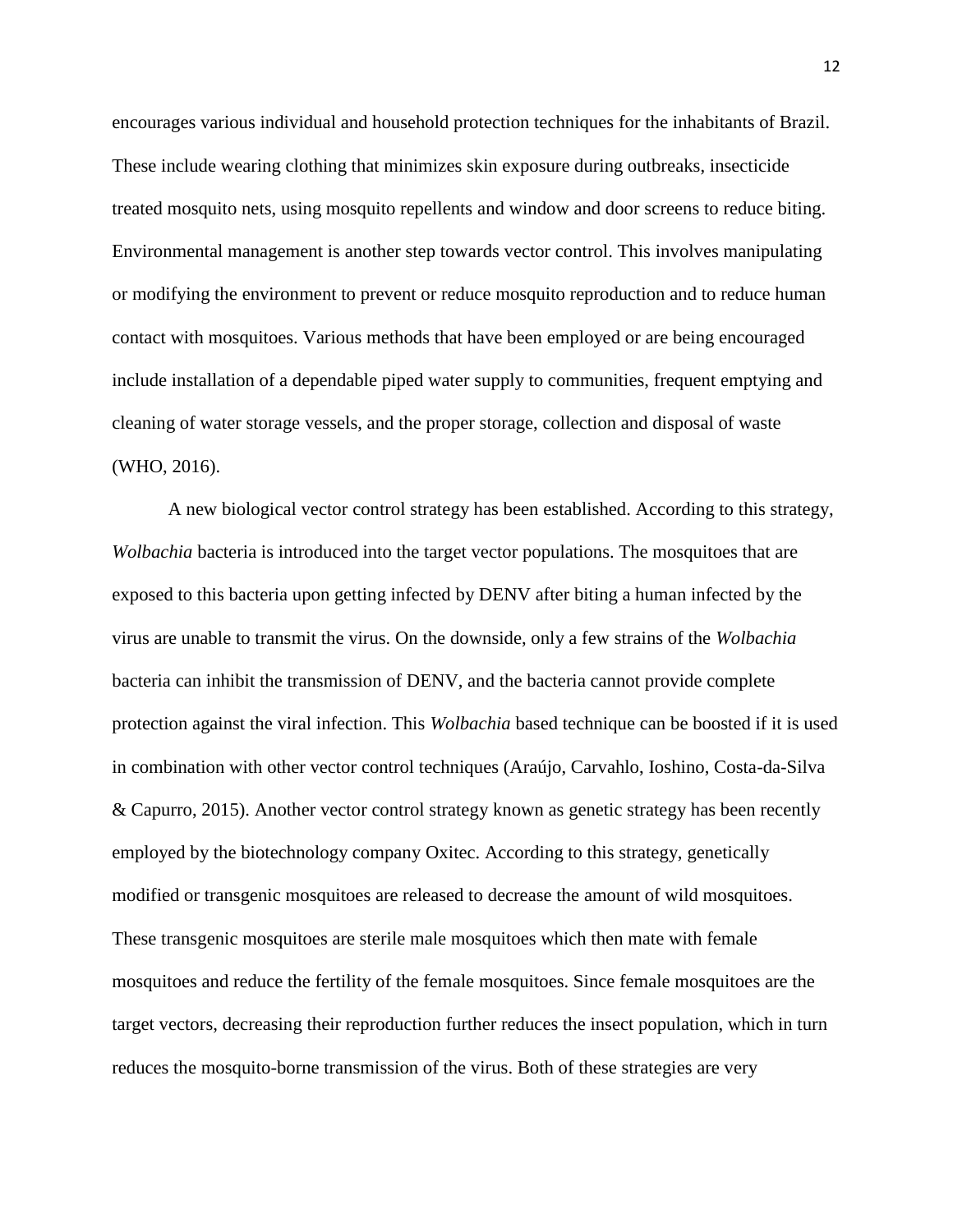reassuring, but more research needs to be done in this field to ensure that implementation of these techniques is safe and effective in the long run (Fares et al., 2015).

Various dengue vaccines are in the developmental stages. National and international efforts are being employed in order to create a safe and effective vaccine. The major hurdle in the way of developing a safe and effective vaccine is to create a tetravalent vaccine that could generate immunity against all four DENV serotypes. The main reason behind this is that immunity against one of the serotypes does not provide immunity against the other DENV serotypes. Moreover, recovery from a dengue infection caused by one DENV serotype increases the likelihood of developing severe dengue fever on encountering another DENV serotype. Several vaccines are being examined in clinical trials and a safe and effective vaccine may be potentially available in a few years. Once available, vaccination may be an affordable and cost effective solution to fight against dengue. According to a recent study in Brazil, even at lower efficacy, vaccinations are extremely cost effective. The total vaccination cost is lower than the significant amount of money that is spent every year on the various disease management techniques (Fares et al., 2015).

Moreover, the Brazilian government should initiate a thorough monitoring and evaluation strategy which can be used to assess the effectiveness of the various disease management techniques. The government should also keep track of the spread and impact of the disease over different periods of time. Effective disease surveillance is essential and therefore, the Brazilian government should closely observe the trends of incidence. This information can help assess the possibility of future outbreaks, which is necessary to initiate timely and effective disease control measures. Also, the impact of the various vector control techniques should be monitored so that these techniques can be improved from time to time (WHO, 2016).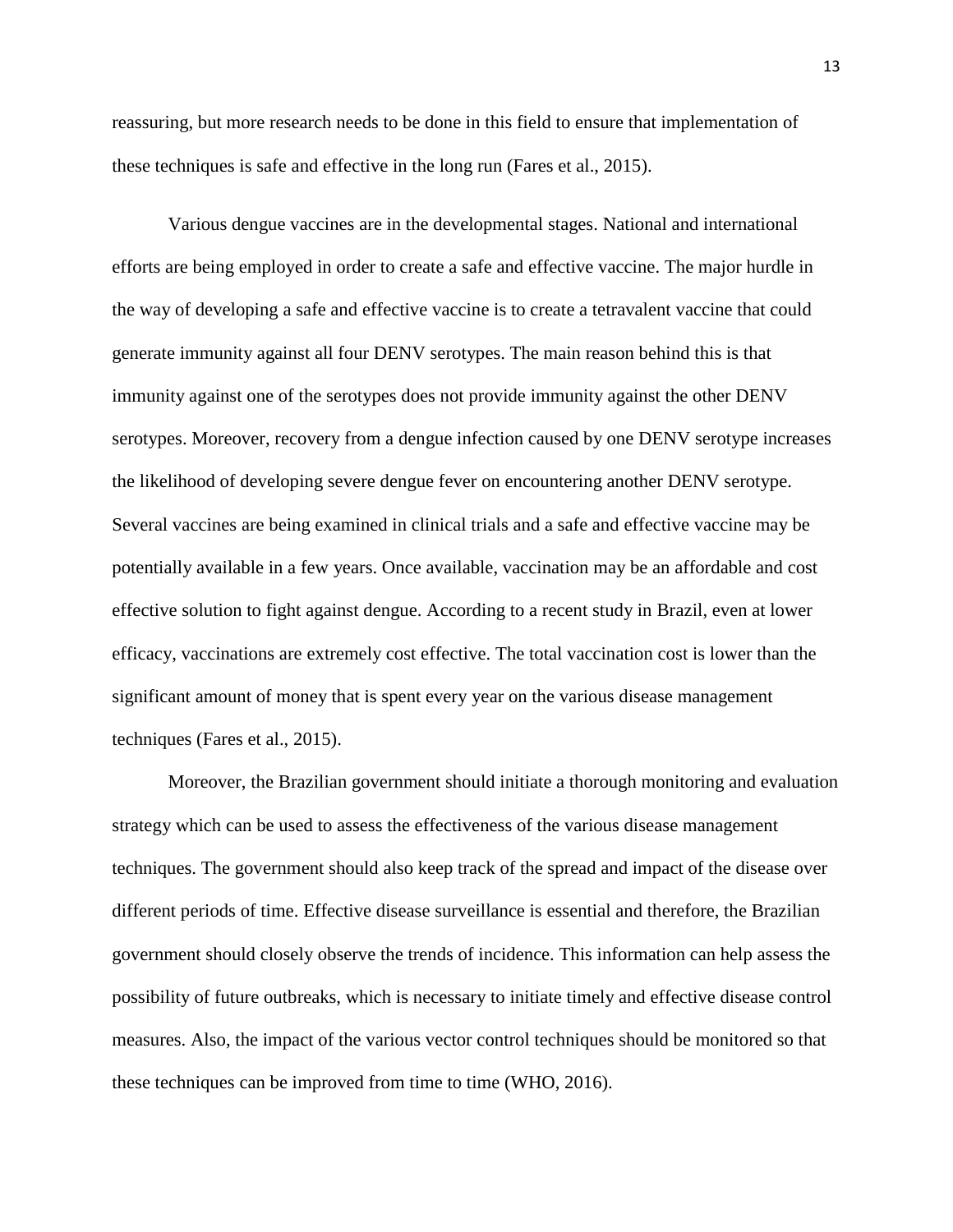As discussed earlier, the socioeconomic impact of dengue is tremendously overwhelming. The Brazilian government and various international organizations are making countless efforts to manage this disease, but these efforts are not sufficient. In our opinion, the public health workers and the general population of Brazil should also adopt a proactive attitude towards accurate identification and elimination of various vector breeding sites. They should monitor the sites of standing water around their houses, which are potential mosquito habitats. Public involvement in vector control strategies is necessary in order to reduce mosquito breeding sites which will lower the mosquito population. The local communities should combine their efforts to reduce waste and also encourage appropriate waste removal. This also reduces the breeding sites, further decreasing the population density of the mosquitoes. Public health workers should also try to improve the sanitary conditions, particularly in the rural areas. They should encourage healthy behavioural practices among the general population, such as frequently cleaning water storage vessels to avoid contamination. Thus, public awareness about the disease is necessary as it empowers the people to be actively involved in the process of disease management. Public involvement in vector control will further support the Brazilian government to accomplish effective and sustainable disease prevention. This in turn will reduce the colossal disease burden of dengue on Brazil.

Thus, successful solutions to combat this disease involve interdisciplinary approaches that consider the pathogen, vector, host, and environmental elements that are responsible for the increasing incidences of dengue fever. Collaborative efforts of the Brazilian government, local communities, and the general population are required to combat this disease.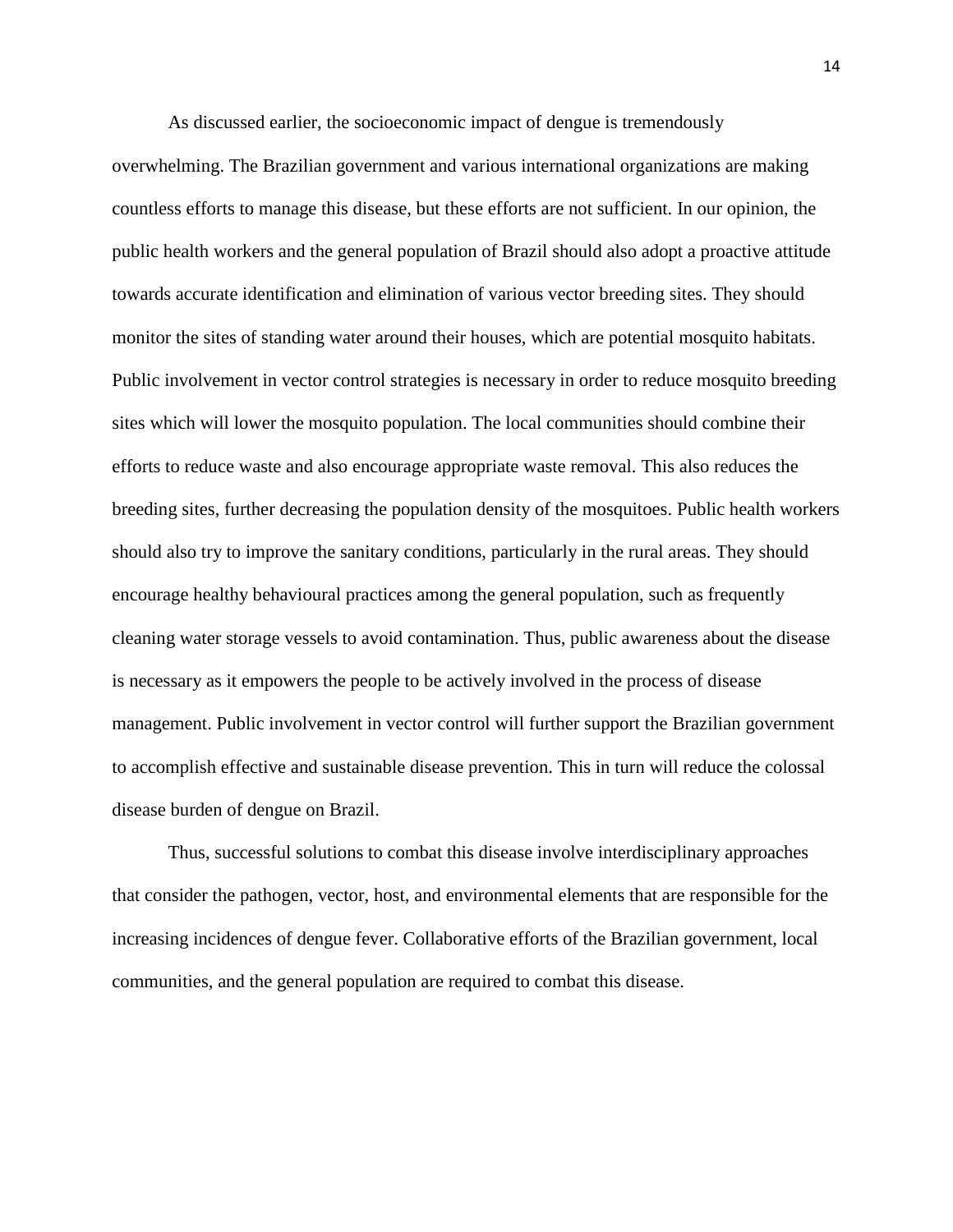# **Conclusion**

Dengue is considered one of the most important mosquito-borne viral diseases in the world. It continues to pose a significant threat to the population of Brazil. Dengue fever is accountable for the pain and suffering among the individuals affected by the disease. Treatment, management, and prevention of dengue imposes a significant economic burden upon the communities and the government of Brazil. Various risk factors increase the susceptibility of the people of Brazil towards acquiring dengue infections. Since the development of vaccines is still in progress, vector control is the only effective measure that should be employed to reduce the spread of the disease. Large-scale structural improvements within the public health care system and implementation of effective healthcare interventions are necessary to address the national and global intensification of dengue fever (Fares et al., 2015). The combined efforts of the Brazilian government, local communities and various international organizations are required to fight against the progression of this tropical disease.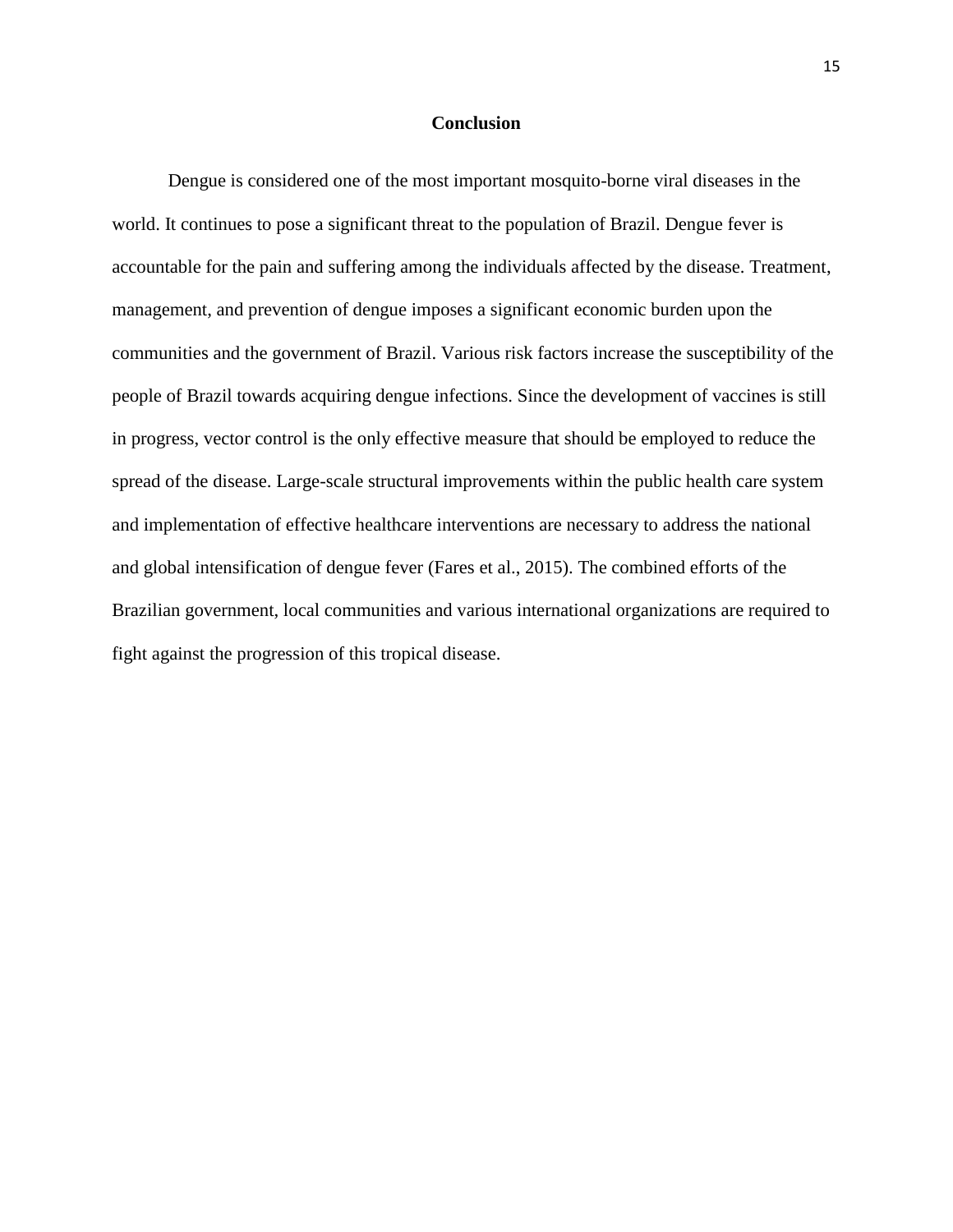### **References**

- Araújo, H. C., Carvalho, D. O., Ioshino, R. S., Costa-da-Silva, A. L., & Capurro, M. L. (2015). *Aedes aegypti* Control Strategies in Brazil: Incorporation of New Technologies to Overcome the Persistence of Dengue Epidemics. *Insects (2075-4450)*, *6*(2), 576-594. doi:10.3390/insects6020576
- Chang, A. Y., Fuller, D. O., Carrasquillo, O. & Beier, J. C. (2014). Social Justice, Climate Change, and Dengue. *Health and Human Rights Journal, 16*(1). Retrieved from http://www.hhrjournal.org/2014/07/social-justice-climate-change-and-dengue/
- Dallmann, I. (2015). *Dengue, Weather and Urbanization in Brazil*. Retrieved from http://faere.fr/pub/Conf2015/Dallmann\_FAERE2015\_dengue\_brazil.pdf
- Fares, R. C. G., Souza, K. P. R., Añez, G. & Rios, M. (2015). Epidemiological Scenario of Dengue in Brazil. *BioMed Research International, 2015*(2015), 1-13. doi:10.1155/2015/321873
- Jain, S. & Jain, S.K. (2005). Molecular mechanism of pathogenesis of dengue virus: Entry and fusion with target cell. *Indian Journal of Clinical Biochemistry*, *20*(2), 92–103. doi.org/10.1007/BF02867407
- Kikuti, M., Cunha, G. M., Paploski, I. D., Kasper, A. M., Silva, M. O., Tavares, A. S., & ... Reis, M. G. (2015). Spatial Distribution of Dengue in a Brazilian Urban Slum Setting: Role of Socioeconomic Gradient in Disease Risk. *Plos Neglected Tropical Diseases*, *9*(7), 1-18. doi:10.1371/journal.pntd.0003937
- Martelli, C. M. T., Nascimento, N. E., Souya, J. A., Souza, W. V., Turchi, M. D., Guilarde, A. O., … Shepard, D. S. (2011). Quality of Life among Adults with Confirmed Dengue in